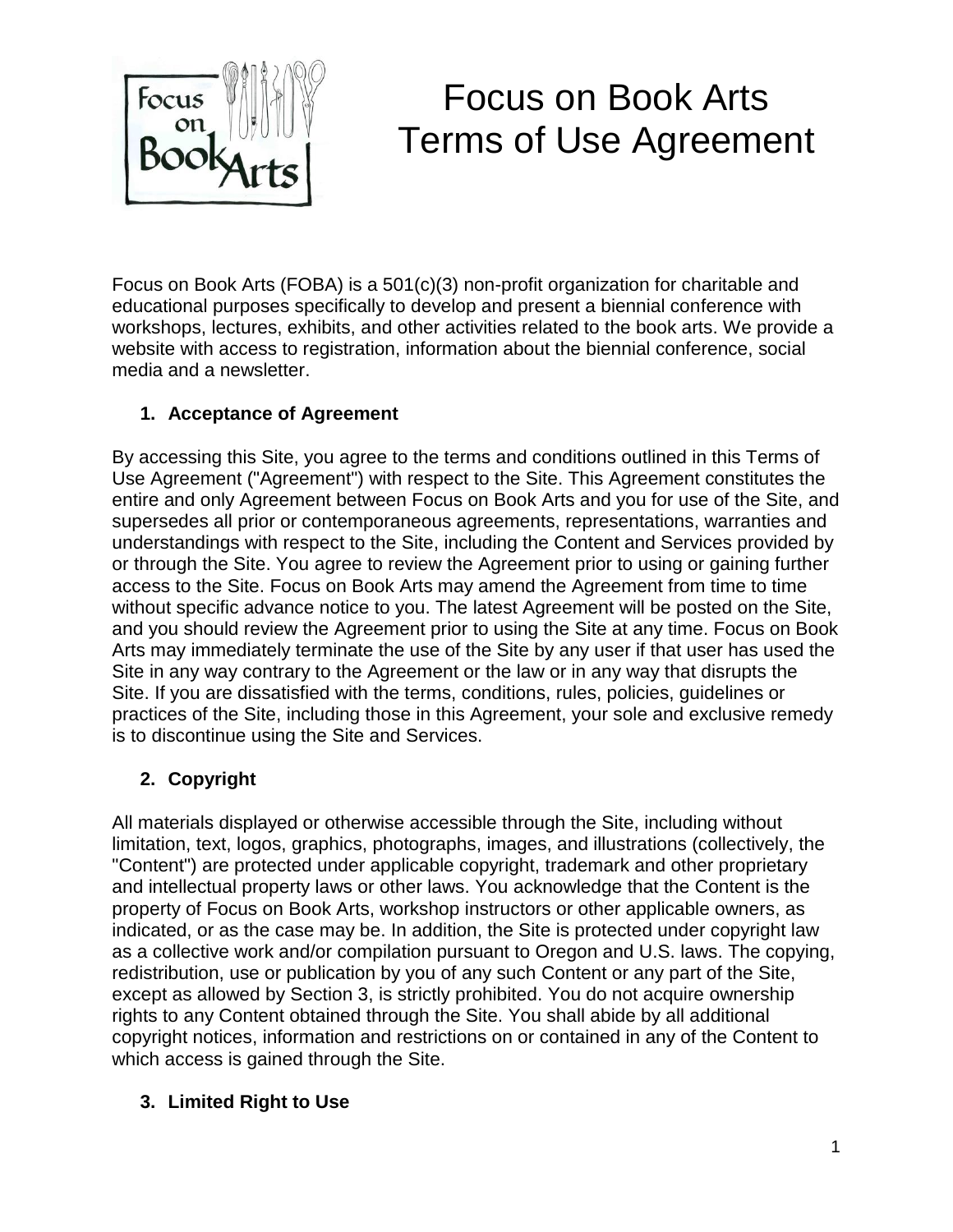Notwithstanding the foregoing, and subject to the terms and conditions of this Agreement, you are hereby granted the right to: (i) input your applicable information, as requested by the Services, within and through the Site; (ii) access, view and use the Site for your personal, non-commercial use; and (iii) download, store, and print single copies of items comprising the Content for your personal, non-commercial use, provided that you maintain all copyright and other notices contained in such Content.

# **4. Order Acceptance and On-line Payment**

Upon the completion of the registration process, Focus on Book Arts will provide you with a confirmation and further instructions. Your receipt of an electronic message or form or other form of confirmation of payment signifies the receipt of acceptance of your payment.

In the event of a delay in or failure of performance under this Agreement by Focus on Book Arts which arises by reason of force majeure, including without restriction an act of God, an act of any government or any governmental body, an act of war or terrorism, the elements, a strike, a lockout or a labor dispute, or any cause beyond the reasonable control of Focus on Book Arts, Focus on Book Arts shall not be responsible, and Focus on Book Arts shall use its commercially reasonable efforts to mitigate the effect of such force majeure, but nothing in this clause shall require Focus on Book Arts to settle a labor dispute in order to render performance.

You hereby waive and release Focus on Book Arts from any and all claims for damages or compensation arising from such delay or failure of performance.

# **5. Editing, Deleting and Modification**

Focus on Book Arts reserves the right in its sole discretion to edit or delete any documents, information, forms or other content appearing on the Site.

#### **6. Indemnification**

You agree to release, indemnify, defend and hold Focus on Book Arts and its officials, employees, agents and representatives harmless from any liability, loss, claim and expense, including reasonable lawyer's fees, related to your violation of the Agreement or use of the Site.

# **7. Collection, Use and Disclosure of Personal Information**

The collection, use and disclosure of personal information provided to Focus on Book Arts through this Site is governed by our privacy policy. Please refer to Focus on Book Arts privacy policy.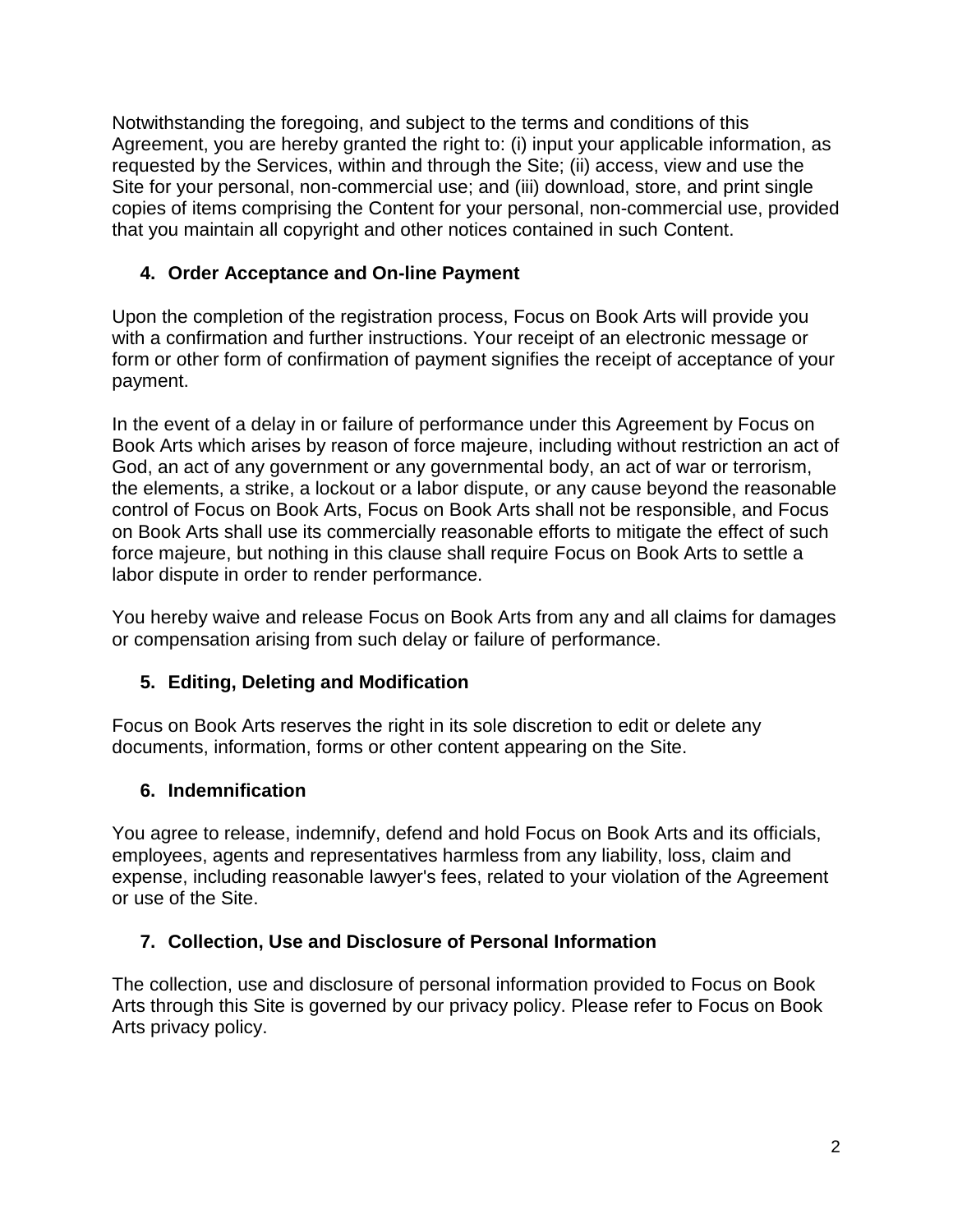## **8. No Harmful Use**

You agree not to introduce into or through the Site any information or material which may be harmful to others.

### **9. Responsible conduct.**

We encourage a free and open exchange of ideas in a climate of mutual respect. Any action by a user that infringes on another user's right to use and enjoy our site is prohibited. We reserve the right, but does not assume any obligation, to monitor your online conduct to enforce these Terms of Use. Without limitation, we reserve the right to remove any information or materials that are unlawful, threatening, abusive, libelous, defamatory, obscene, vulgar, pornographic, profane, indecent or otherwise objectionable to us in our sole discretion and to disclose any information necessary to satisfy the law, regulation, or government request. We reserve the right to permanently block any user who violates these terms and conditions.

#### **10.Links.**

We may provide links from our site to other sites as a convenience to our visitors. We have no control over linked sites and make no representations about any content or material available at these locations. Links are not intended to imply sponsorship, affiliation or endorsement.

#### **11.DISCLAIMER OF WARRANTIES.**

YOU EXPRESSLY AGREE THAT USE OF THIS WEB SITE IS AT YOUR SOLE RISK. THERE IS NO WARRANTY THAT YOUR ACCESS TO OR USE OF THIS SITE WILL BE UNINTERRUPTED OR ERROR FREE; OR THAT ANY PARTICULAR RESULTS MAY BE OBTAINED BY USE OF THIS SITE. THIS SITE IS MADE AVAILABLE ON AN "AS IS" BASIS WITHOUT WARRANTIES OF ANY KIND, WHETHER EXPRESS OR IMPLIED, INCLUDING BUT NOT LIMITED TO WARRANTIES OF TITLE OR IMPLIED WARRANTIES OF MERCHANTABILITY, FITNESS FOR A PARTICULAR PURPOSE, NON-INFRINGEMENT OR OTHERWISE, OTHER THAN THOSE WHICH ARE IMPLIED BY AND INCAPABLE OF EXCLUSION, RESTRICTION, OR MODIFICATION UNDER THE LAWS APPLICABLE TO THIS AGREEMENT. NEITHER WE NOR ANY OTHER PERSON OR ENTITY PROVIDING CONTENT VIA THIS SITE SHALL BE LIABLE TO YOU FOR ANY DIRECT, INDIRECT, INCIDENTAL, SPECIAL OR CONSEQUENTIAL DAMAGES.

# **12.Privacy Policy**

Focus on Book Arts will not collect any data from attendees that is beyond what is required for the running of the conference or workshops. Any details collected will not be shared with any 3rd party unless specifically agreed by the attendee beforehand. We will keep your email safe and not use it for spam. We may use attendee emails to send